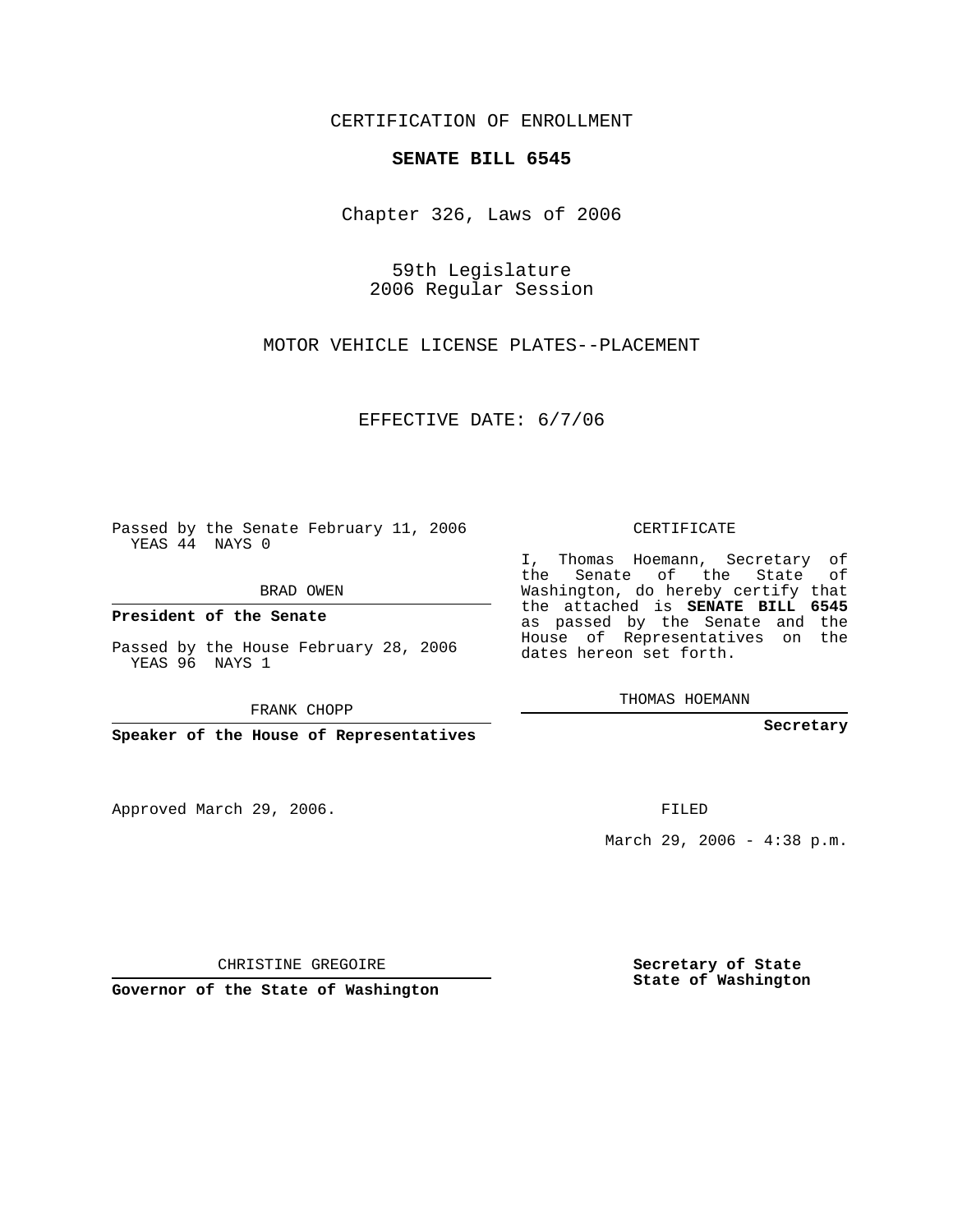## **SENATE BILL 6545** \_\_\_\_\_\_\_\_\_\_\_\_\_\_\_\_\_\_\_\_\_\_\_\_\_\_\_\_\_\_\_\_\_\_\_\_\_\_\_\_\_\_\_\_\_

\_\_\_\_\_\_\_\_\_\_\_\_\_\_\_\_\_\_\_\_\_\_\_\_\_\_\_\_\_\_\_\_\_\_\_\_\_\_\_\_\_\_\_\_\_

Passed Legislature - 2006 Regular Session

**State of Washington 59th Legislature 2006 Regular Session By** Senators Sheldon, Esser, Benson and Haugen; by request of Washington State Patrol

Read first time 01/13/2006. Referred to Committee on Transportation.

 1 AN ACT Relating to the minimum height requirement for the 2 attachment of vehicle license plates; and reenacting and amending RCW 3 46.16.240.

4 BE IT ENACTED BY THE LEGISLATURE OF THE STATE OF WASHINGTON:

 5 **Sec. 1.** RCW 46.16.240 and 1987 c 330 s 704 and 1987 c 142 s 3 are 6 each reenacted and amended to read as follows:

 7 The vehicle license number plates shall be attached conspicuously 8 at the front and rear of each vehicle for which the same are issued and 9 in such a manner that they can be plainly seen and read at all times( $($ + 10 PROVIDED, That)). However, if only one license number plate is legally 11 issued for any vehicle such plate shall be conspicuously attached to 12 the rear of such vehicle. Each vehicle license number plate shall be 13 placed or hung in a horizontal position at a distance of not ((less 14 than one foot nor)) more than four feet from the ground and shall be 15 kept clean so as to be plainly seen and read at all times((<del>: PROVIDED,</del> 16 HOWEVER, That)). In cases where the body construction of the vehicle 17 is such that compliance with this section is impossible, permission to 18 deviate therefrom may be granted by the state patrol. It shall be 19 unlawful to display upon the front or rear of any vehicle, vehicle